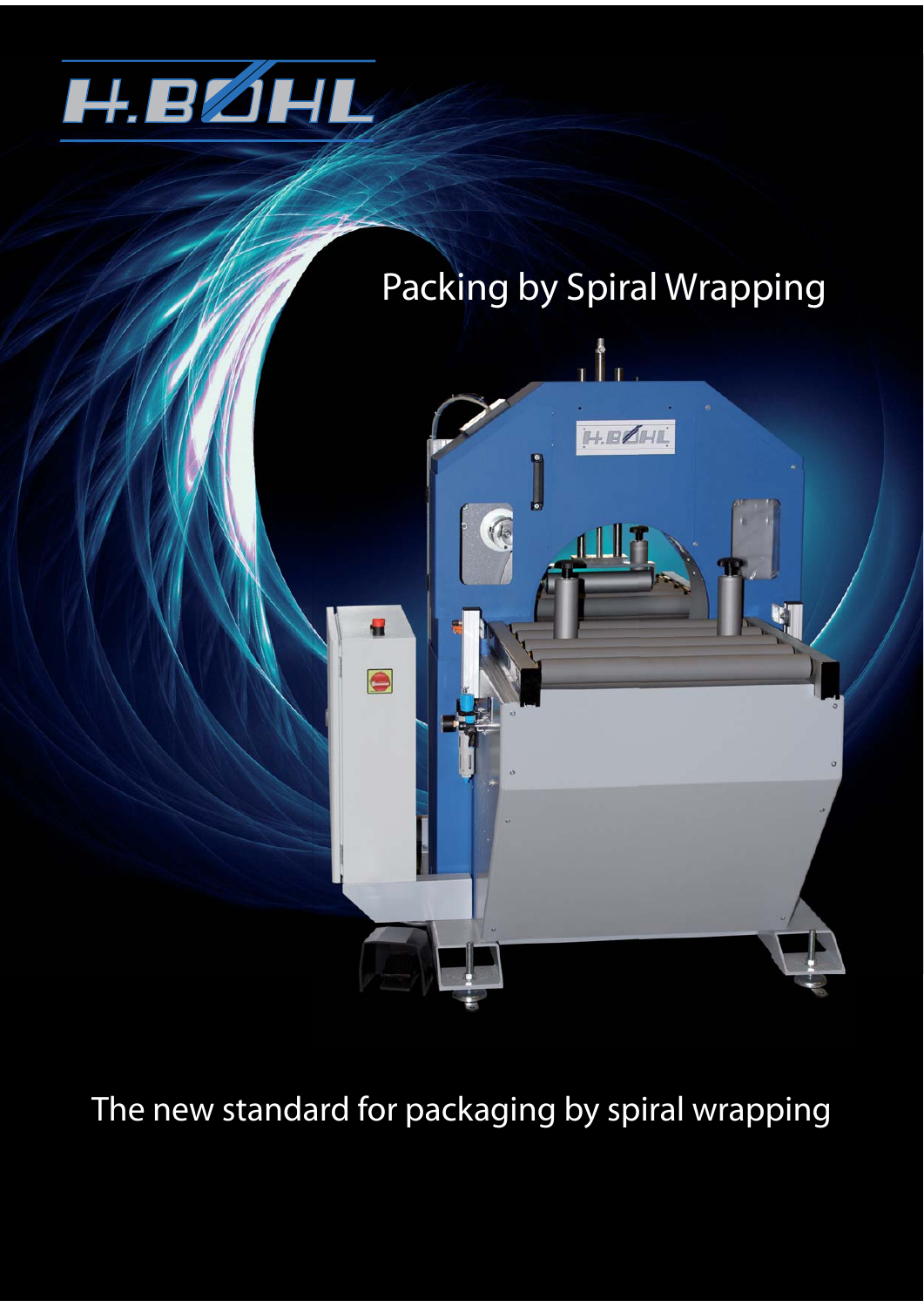### **The new standard – the blue line**

With the new machine line H. Böhl sets the new standard for packaging long-shaped products by spiral wrapping.

Starting with the semi-automatic BSA, up to the modular designed BSB SX version and the fully automatic BSB VA model, a wide range of applications for different customer wrapping needs can easily accommodated.

For example all automatic machine types of the new series can be delivered for a maximum product diameter of 1,200 mm.

The machines are PLC controlled and equipped with touch panels for comfortable and simple operation and use.

There are many options for our packaging system – contact us, we will be more than happy to create a solution for you.

### **The advantages:**

- automatic sliding cutter unit
- PLC controlled by an HMI touch panel
- standard films usable
- no risk of product damage
- low machine noise operations
- low cost of consumables and energy
- short set-up times required
- different products can be packed in bundles or entirely wrapped to convenience



### **BSA-450 / 1000**



The BSA is the simplest wrapping machine in the new series. It works semi-automatically and is particularly suitable for lower production volume throughputs, but with very economic wrapping.

This machine is mainly characterized by its easy and fast operation.

The BSA has a continuously variable film lay-on tension/strain and a quick-change unit for the wrapping material coils.

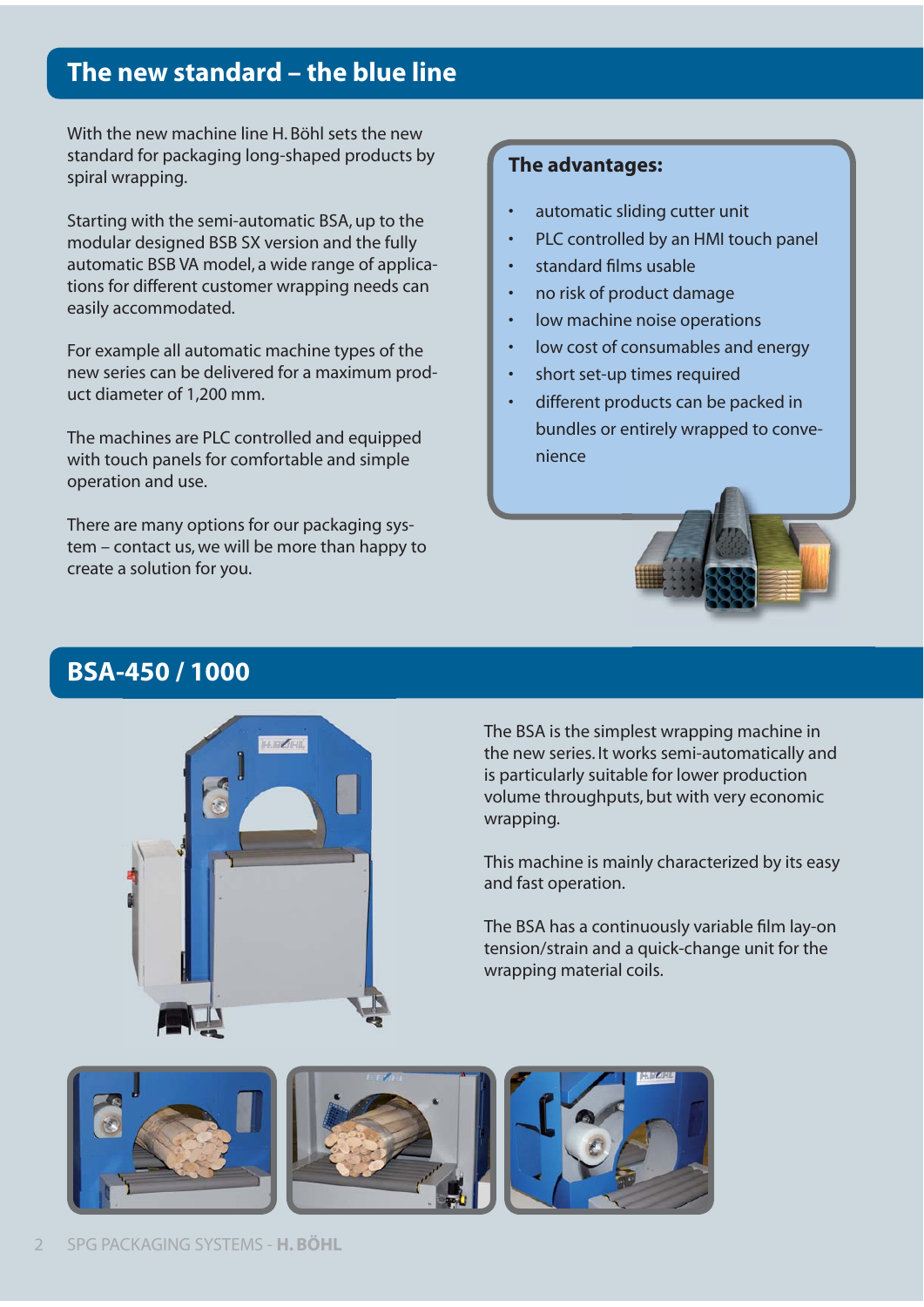## **BSB-450 SX / 600 SX / 800 SX / 1000 SX / 1200 SX**

a.

With the BSB SX H. Böhl can supply a modular built semi-automatic wrapping machine, which is expandable to become a fully automatic machine if the production requirements increase.

Features are, among others, an automatic motor driven product advancement (adjustable using a frequency converter), a pneumatic pinch in the exit side and manual guide roller on the entry and exit side of the unit.

#### **Options:**

- transport roll in a heavy duty version for higher maximum load
- electrically driven height adjustment of the wrapping unit
- second material roll holding fixture
- carrier guide for short parts
- shift off and buffer function in the runout area



. Î.

 $2256$ 

**Modular designed!**

### **BSB-450 VA / 600 VA / 800 VA / 1000 VA / 1200 VA**

Due to the machine ranges modular design, the BSB also can be delivered with motor driven entry area and a pinch or compression roller in the entry area, as fully-automatic BSB VA version.

The machine is suited for integration in product lines. Among the advantages of the BSB SX, the VA version features, among others, additionally an automatic product height detection system to adjust to varying product sizes.

#### **Options:**

- transport roll in a heavy duty version for higher maximum load
- electrically driven height adjustment of the wrapping unit
- triple height detection
- wrapping film break and end of film roll alarm
- signal exchange
- second material roll holding fixture
- carrier quide for short parts
- shift off and buffer function in the runout area